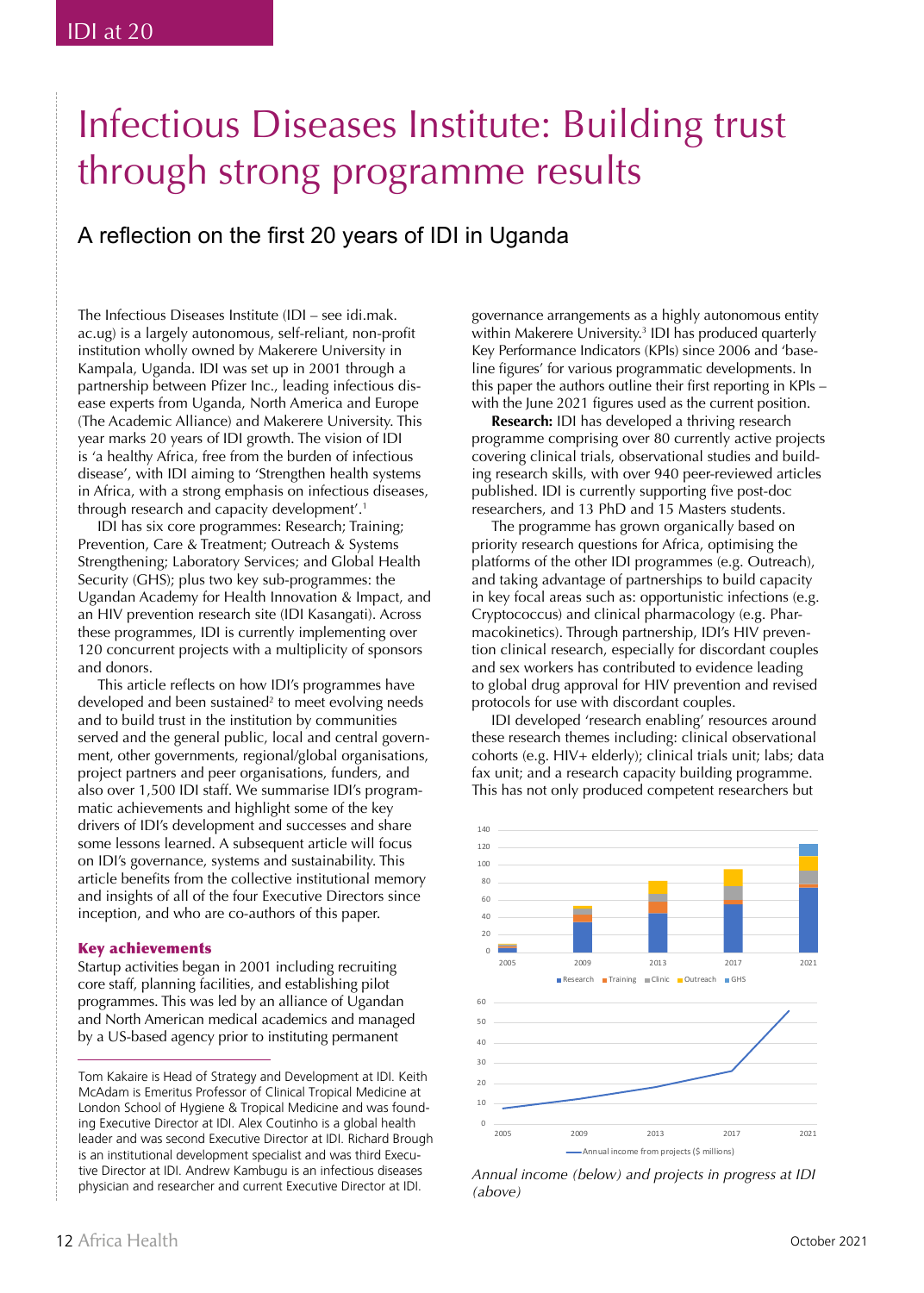

equipped them and provided the right environment for them to take senior research leadership roles in Makerere University and elsewhere. IDI has recently established its own research Institutional Review Board (IRB).

Notably, IDI was selected by the US NIH to host the African Centre of Excellence (ACE) in Bioinformatics & Data Sciences which positions IDI to take part in the global data science revolution.

**Capacity development (training):** IDI has become an accredited continuing professional development (CPD) provider that has trained over 50,000 health workers since 2001 from Uganda and other African countries in infectious disease prevention and treatment, laboratory skills and various aspects of systems strengthening. The department provides systematic ongoing distance support, eHealth approaches and a free call in service for both patients and health care providers.

The training programme has developed in response to the growth and diversification of IDI programmes (such as GHS); changing government policies and guidelines (e.g. introduction of HIV 'Test & Treat'); and technological changes such as the online transformation which has massively altered the training environment.

**Prevention, care & treatment (IDI clinic):** The clinic doors opened in 2004, offering free HIV care (which continues to this day). Rapid growth in numbers of people urgently seeking services (particularly antiretroviral therapy) quickly created an unsustainable situation which was eventually managed by partnering with, and supporting local government clinics to safely accept stable clients referred out of IDI.

The clinic eventually evolved to provide clients requiring more specialised services including second line and salvage therapies. Following steps to decongest the clinic and introduce cost effective clinical protocols, client numbers stabilised at a more sustainable 8,000. In response to the changing nature of the epidemic, ten specialised clinics (with around 2,000 clients) have now emerged to meet the needs of particular groups (e.g. sex

workers, pregnant HIV+ mothers, and patients with Hep B/HIV co-infection). This also provides opportunities for specialised research.

**Outreach & systems strengthening:** IDI made the strategic choice to expand into broader nation-wide health systems strengthening (HSS) with programmes that address key functions across the WHO health system pillars (such as HR management) using an HIV platform. Since then, IDI's outreach activities have extended across most districts in Uganda. IDI evolved to become one of the lead implementing partners for the US President's Emergency Plan for AIDS Relief (PEPFAR)/US Centers for Disease Control and Prevention (CDC)/Ministry of Health. It currently supports care and treatment in 14 districts in the Kampala and West Nile Regions, covering over 270,000 people living with HIV (PLHIV) (approximately 20% of all PLHIV in Uganda). IDI provides more specialised services in support of other partners nation-wide in over 52 districts and has developed services tailored to meet the evolving needs of key populations (such as People Who Inject Drugs (PWID)). HSS infrastructure has also created a platform for an expanding range of other activities including research, training and GHS.

**Laboratory services:** IDI owns a state-of-the-art laboratory certified with the College of American Pathologists which developed out of an international partnership that sought to establish a reference laboratory for high quality research. It provides high quality, internationally accredited services including an important Quality Assurance/Control role for Ugandan service providers and researchers. Annual throughput currently exceeds 100,000 tests. IDI also runs a translational lab as a bridge between research and implementation; and has built the capacity of many government laboratories (including six which it supported to achieve international accreditation).

**Global Health Security (GHS):** Building on IDI experience with other disease programmes, a comprehensive GHS programme was created in 2018 (a first in Uganda)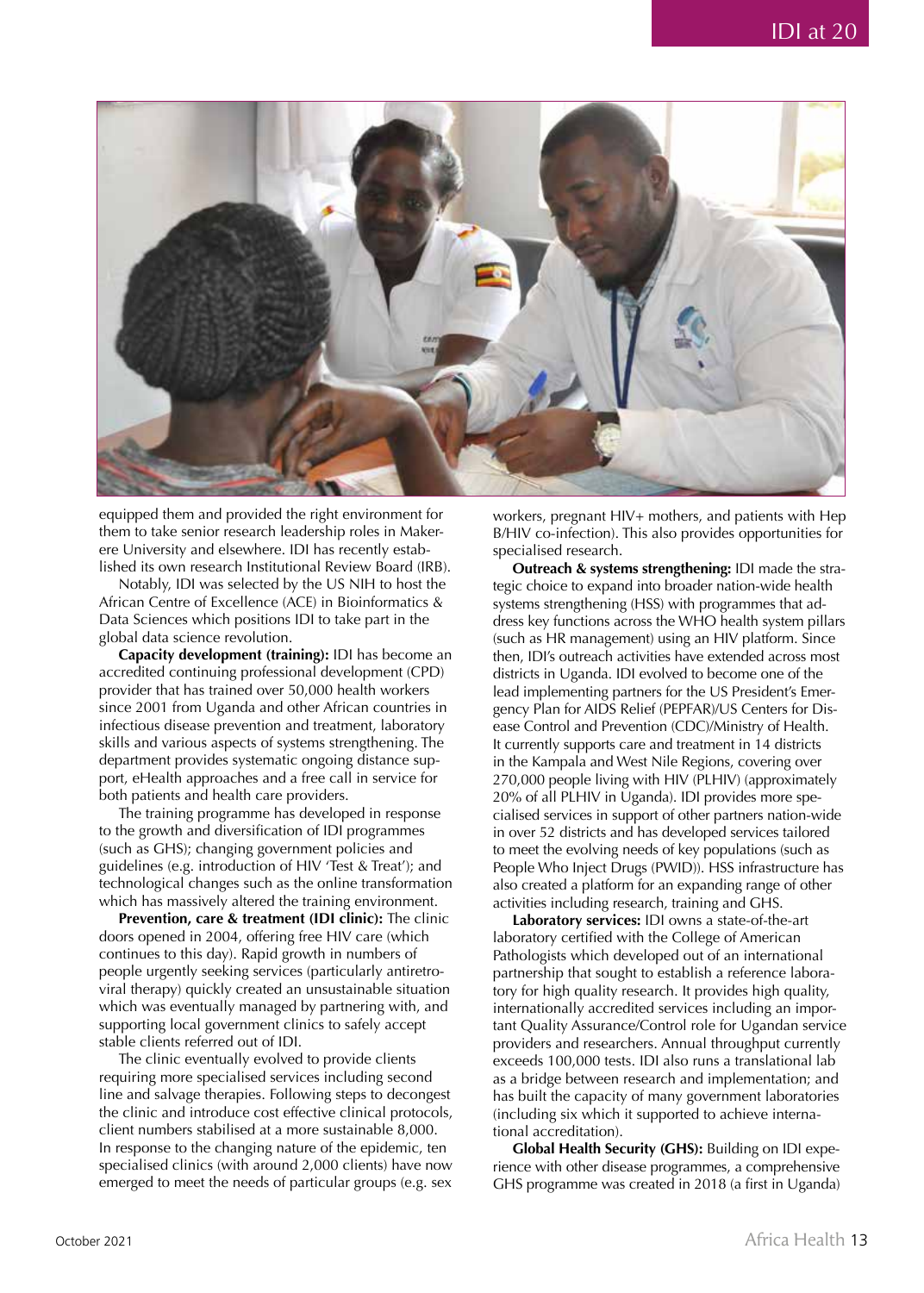with a focus on strengthening capacity to meet WHO International Health Regulations (IHR) obligations and on conducting research during epidemic outbreaks (such as COVID-19). IDI supports development of national policies, guidelines and structures that relate to prevention, detection and response using a multi-sector/One Health approach. The GHS programme also addresses Antimicrobial Resistance (AMR) including research.

**Ugandan Academy for Health Innovation & Impact:**  Established in 2015 as a formal partnership between IDI, Uganda MoH, and the pharmaceutical private sector, the Academy has rapidly become a platform to develop and evaluate wide-ranging innovations for rollout through IDI and government programmes (e.g. digital tools including: an interactive voice response tool for HIV, TB and COVID patient support; drones for delivery of medical supplies in remote areas).

## Key drivers of programmatic development

Some drivers relate more to how IDI interacts with the wider world (external drivers) and some relate more to how IDI manages itself (internal drivers).

#### *External drivers*

**Support to government:** IDI has consistently supported Uganda national/local government policies, priorities and strategies (while also contributing to their further development) which has strengthened trust and facilitated implementation of IDI's programmes. Support has included active participation in technical working groups (e.g. ART), coordination structures (e.g. One Health), government accredited training, and the roll out of innovations (e.g. community refill pharmacies) through government structures.

**Linkage with communities:** IDI has actively sought the trust and effective cooperation of communities served by being sensitive to, and responsive to, communities' views and concerns around the services it provides. IDI works through those who understand community needs, such as: 'linkage facilitators' who connect communities to health facilities and who mobilise communities for particular activities (e.g. circumcision for HIV prevention), and community-based organisations who can connect with groups with particular needs (e.g. sex workers and nomadic communities).

**Quality and integrity:** IDI has aimed to deliver the best quality services amongst its peers (e.g. through emphasis on the IDI Mission; seeking national and international accreditation; and creating an organisational climate that values excellence). Programmatic data integrity (no distortions or exaggeration) and results published in peer-reviewed journals helps to build trust (especially with funders conducting programmatic audits) and are the basis for rapid engagement with stakeholders to gain trust and support.

**Innovation, agility and responsible risk-taking:** Innovation enables an institution to keep attracting new projects, new staff , new partners and new capacities to meet emerging needs. IDI has sought to respond to new challenges and opportunities quickly and creatively to make the most of emerging technologies (e.g. use of drones in hard-to-access areas) and approaches (e.g.

partnership with private pharmacies for HIV drug refills); and to respond to changes: in demand (e.g. emerging diseases), in expectations of stakeholders, and in availability of resources.

IDI has sought to be the first mover (or one of the earliest) whenever a new opportunity arises in its environment that fits within its mission; and to take considered risks (e.g. establishment of the African Center of Excellence (ACE) in Bioinformatics & Data Sciences in partnership with other Makerere Colleges and US National Institutes of Health). IDI's relative financial stability in recent years has facilitated such responsible risk-taking. IDI recognises that continual innovation and institutional renewal is inextricably linked with robust sustainability and improved efficiency (e.g. the introduction of the two-way referral system which enabled quality management of increasing patient numbers).

**Egalitarian partnerships:** IDI was born out of an international partnership, and enduring partnerships (e.g. with national/local Government, Ugandan non-profits, private sector and universities) have been critical to IDI's programme development. IDI currently has around 30 well-established partnerships across the public and private sectors at national, regional and global levels.4 Initially building on personal connections of the founders, healthy egalitarian partnerships were fostered through delivery of programmatic results, adherence to quality standards, transparency, and the backing of a strong grants management function.

#### *Internal drivers*

**Autonomy within a reputable University:5,6,7,8** IDI was established as a Uganda-registered non-profit 'company limited by guarantee' and eventually registered as an NGO. The Vice-Chancellor and Secretary of Makerere University appoint an independent IDI Board. IDI programmes benefit from some university resources and its brand, but IDI leadership and management is empowered with sufficient autonomy to make rapid programmatic responses to changes in the environment.

**Devolved leadership:** Programme leaders are empowered to develop their programmes (e.g. introducing new lab tests), foster cross-programme connections, and develop appropriate partnerships. Achievement of ongoing sustainability alongside programmatic results is encouraged, monitored and rewarded. Excessive shifting of responsibility upwards (ultimately to the Executive Director) is discouraged.

**Strategic planning:** Strategic planning is a major inclusive activity at IDI which takes place every five years (plus mid-term reviews) which reinforces the IDI long term vision and plans. Each programme team produces strategic proposals which are melded into a coherent institutional plan. IDI leadership is held accountable against the strategic plan at Board meetings.

**Programmatic and technical integration:** IDI has strived to optimise mutually-supportive synergies across its programmes both in terms of activities and the achievement of essential business objectives. Programmes are designed so that the core competencies of each programme support not only its core products and services, but also the products and services of as many